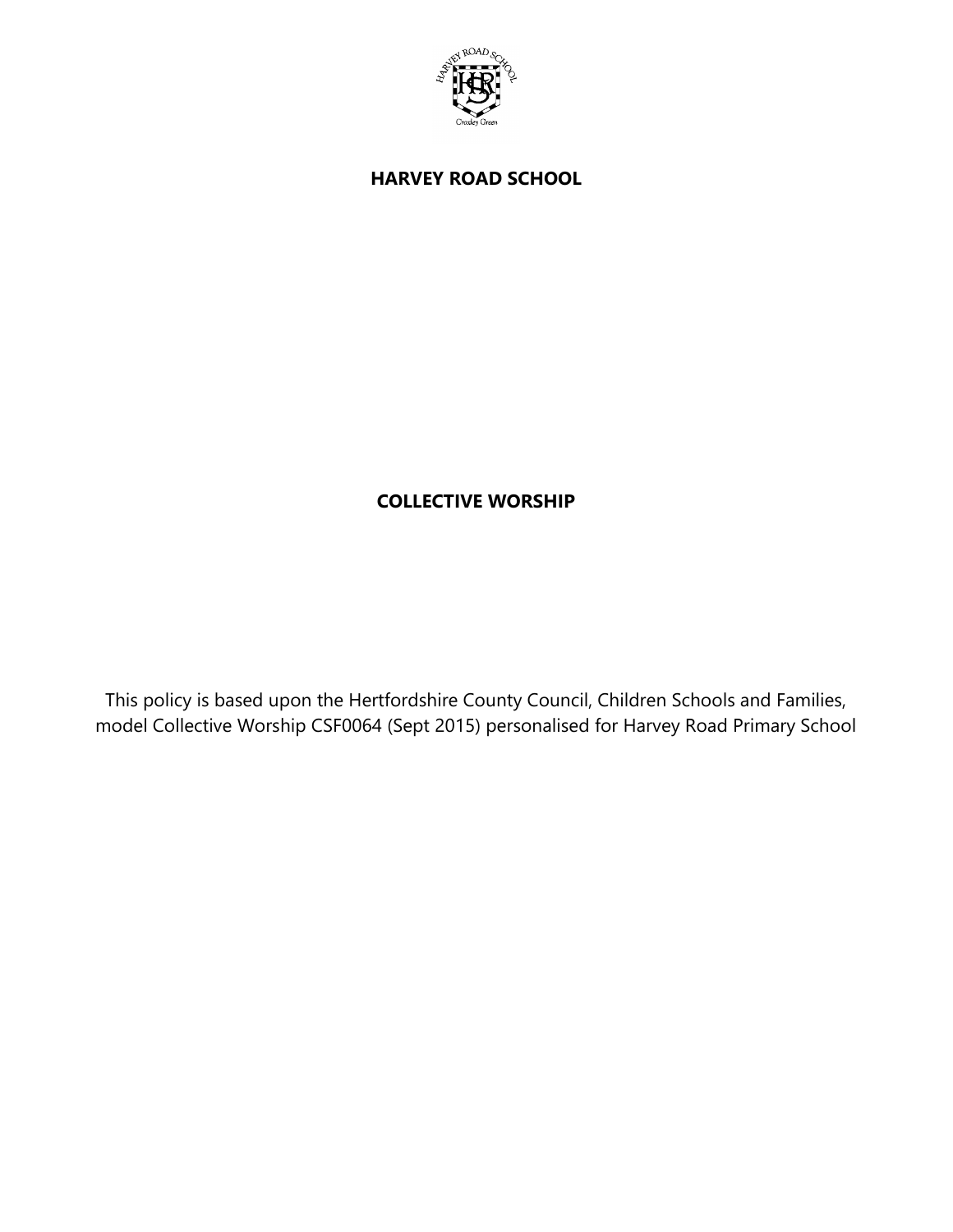# **POLICY FOR COLLECTIVE WORSHIP IN COMMUNITY and FOUNDATION SCHOOLS (without a religious character)** (Note 1)

# **BACKGROUND TO COLLECTIVE WORSHIP AT OUR SCHOOL**

It is a legal requirement that all registered school age pupils take part in an act of worship each day. These acts of worship must be "**wholly or mainly of a broadly Christian Character**" for the majority of the time. They must also be "appropriate, having regard to the ages, aptitudes and family backgrounds of the pupils".

Families who send their children to this school are in the main '**nominally' Christian, but we do have some children from practising Christian families. In addition there are children who are from religions other than Christianity and some from non-religious backgrounds.**  We recognise that in asking our children to worship we have to consider the background that our children come from and it is therefore not the practice of this school to preach to or convert the children. The faith background of both the staff and the child's family is respected at all times.

The Headteacher is responsible (under the School Standards and Framework Act 1998) for arranging the daily collective worship after consulting with the governing body.

# **SOME DEFINITIONS COLLECTIVE WORSHIP**

Worship from within a faith tradition has a very specific definition. A school community is not a worshipping community and the law recognises this by requiring "collective" not "corporate" worship. Broadly, worship in school is more appropriately referred to as 'worth-ship'. This might encompass what is offered in a spirit of admiration, celebration and respect to God and/or people of excellence, worthy of honour and by extension to concepts, principles and conduct which are worthy of celebration as examples of the highest achievements of the human spirit.

Worship defined in this way draws on literature, music, art, drama and other sources of inspiration and reflection for pupils and staff whose religious and cultural backgrounds are of any faith or none. In this way collective worship is inclusive not exclusive.

# **Worship of a broadly Christian character**

The majority of acts of worship must be of a "broadly Christian character", and those that are must reflect the broad traditions of Christian belief without being denominational. Paragraphs 60-63 of the DFE Circular 1/94 asks schools to define this as according a special status to Jesus Christ.

If we are to be inclusive in our worship in this school, taking the family backgrounds of the children into consideration, then, when according a special status to Jesus Christ, all pupils, whatever their beliefs, need to be respected. It is therefore appropriate in this school to tell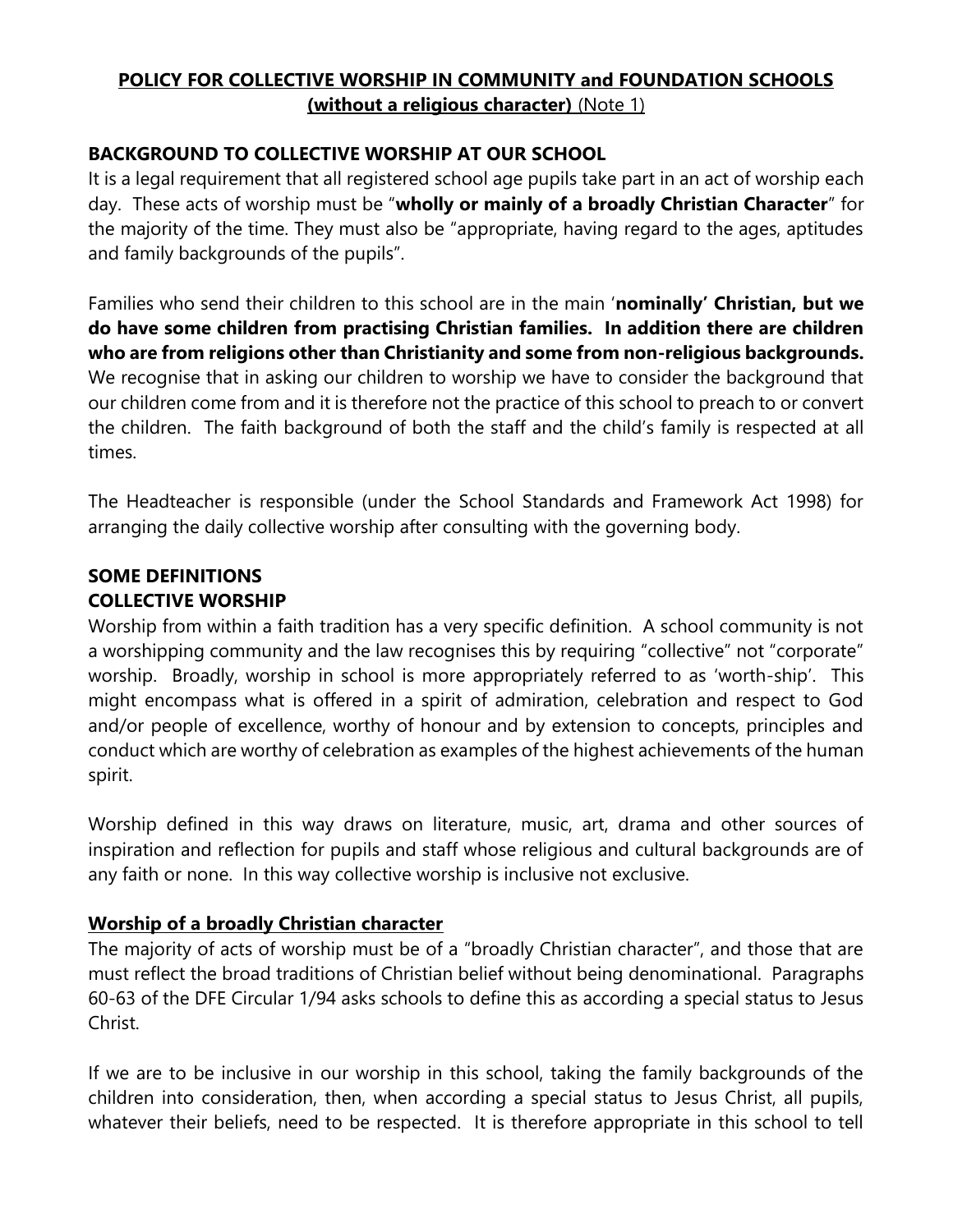stories of the life of Jesus, but inappropriate for all children to be required to address Him in prayer.

Many of the characteristics of Christianity are shared by all the faiths. It is important to concentrate on these as well as those specific to Christianity.

Harvey Road School is a secular setting that recognises and values all faiths and backgrounds. Appendix 1 includes a statement that explains the schools rationale behind what we do and why we do it.

## **VALUES AND AIMS**

We believe at this school that collective worship both supports and strengthens what we aim to do in every aspect of school life. Our caring ethos, and the value, which we place on the development of the whole child; spiritually, morally, socially, culturally and intellectually is reflected in our worship. We value this special time in the school day for the space it gives children to develop a reflective approach to life and the ability to express their reflections in traditionally religious ways or any other appropriate manner.

Through our collective worship we aim to provide a caring and supporting environment for children to:

- become increasingly aware of themselves as individuals and groups within the school and wider community;
- grow in understanding of the feelings of other people in every day situations and beliefs;
- explore the language which people use to express their feelings;
- deepen their sense of wonder about the world around them;
- grow in confidence when making a presentation to the group or whole school
- respond freely to religious and/or spiritual stimulus
- acknowledge diversity and affirm each person's life stance, whether it be religious or not.

Worship both reflects and nurtures the ethos of the whole school. It encompasses all aspects of school life and all areas of the curriculum so that every member of staff and every pupil may feel involved. In particular school worship here develops the feeling of belonging to a community, which is essential for personal development and spiritual growth.

#### **OBJECTIVES**

We see school worship as an educational opportunity with clear objectives. We use this time to encourage our pupils to:

- show interest in, and a concern for, members of the school community;
- celebrate special occasions together
- show concern for the daily happenings in school life, the local community, the wider world
- share appreciation of worthwhile projects undertaken by groups within the school
- explore and review the variety of values, attitudes, standards, manifested in religions and society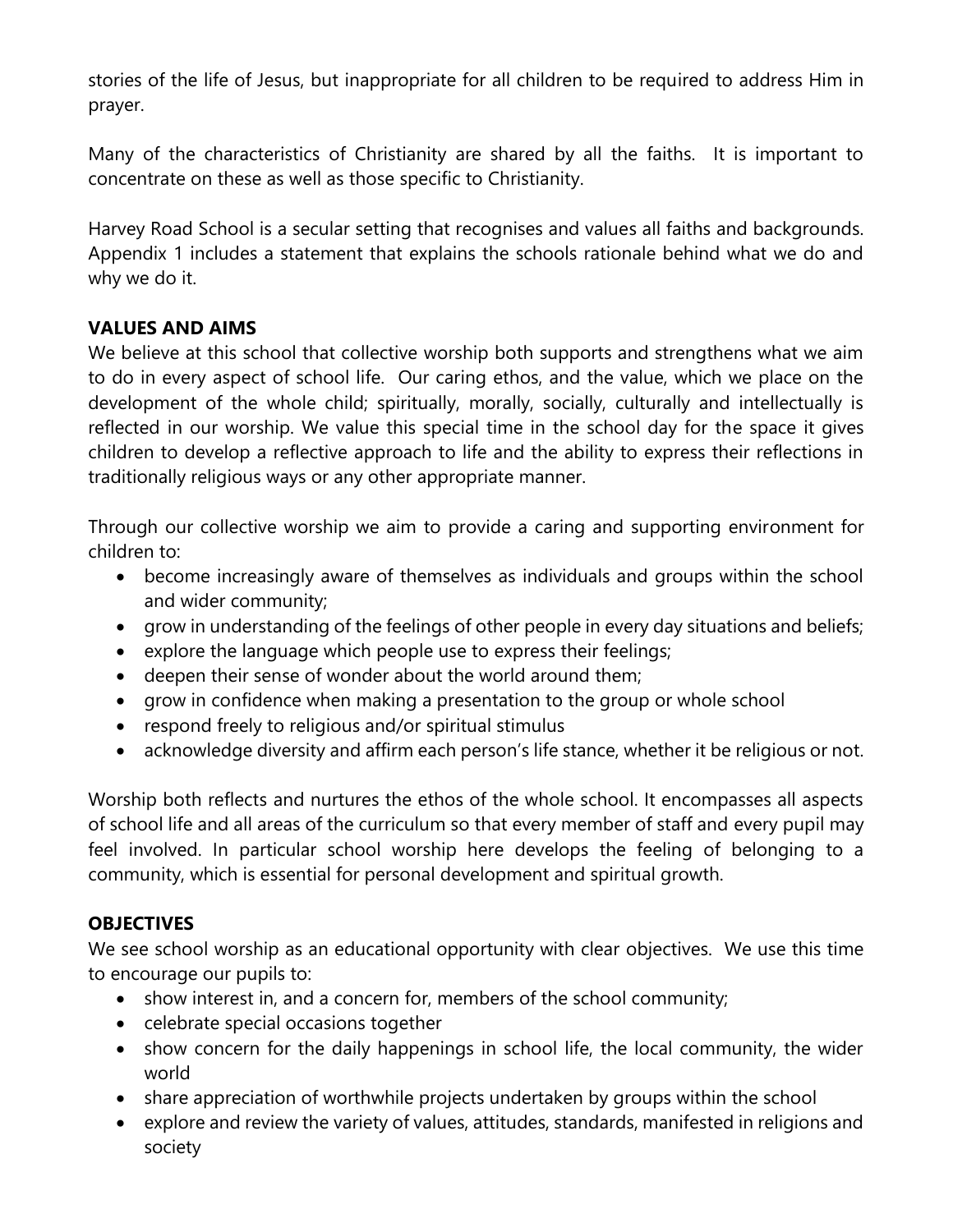- reflect upon dimensions of human life the wonderful, beautiful, joyful, heroic, humorous, tragic, sorrowful, solemn
- reflect on the way in which humankind has expressed the deepest spiritual feelings through the creative and expressive arts, scientific discovery, religious practice, service to God and other people

### **PLANNING**

In this school our acts of worship are encompassed within our assemblies, thus helping to ensure that worship takes place within a broad educational framework. The whole school meets together every day. The Thursday assembly takes the form of a 'sharing' assembly when the children meet to present work and celebrate group and individual achievements.

The Headteacher usually leads the whole school worship on Tuesdays and Fridays, with a rota of staff leading worship on other days. This is combined with visitors who are invited into school to lead worship on a regular or occasional basis. Visitors are encouraged to come and lead assemblies from a wide range of different faiths, not just Christian. Each class also holds an annual class assembly to which parents are invited.

The school year has been divided into weekly themes, which encompass religious festivals including Eid, Diwali, known national or international events, aspects taken from the school calendar, and important personalities. Staff and visitors leading worship then plan around the themes. We believe that creating the right atmosphere is crucial to the quality of the worship. We plan the time so that there is a variety in content and methods, allowing opportunity for quiet personal reflection/worship.

We choose from a range of methods, including:

- pupils' contributions
- sacred and secular stories/readings
- dance/drama
- prayer/meditation/songs/hymns/music
- artefacts/natural materials
- visual aids/focal points
- dialogue/creative silence
- visitors

#### **SUCCESS CRITERIA**

At this school we evaluate our acts of worship against some of the following:

- involvement, enjoyment, attention, reaction of pupils
- the growth of respect and tolerance within the school community
- positive response to shared experience
- an atmosphere which matches the theme
- a contribution to individual and community sense of well-being
- a sense of occasion
- good order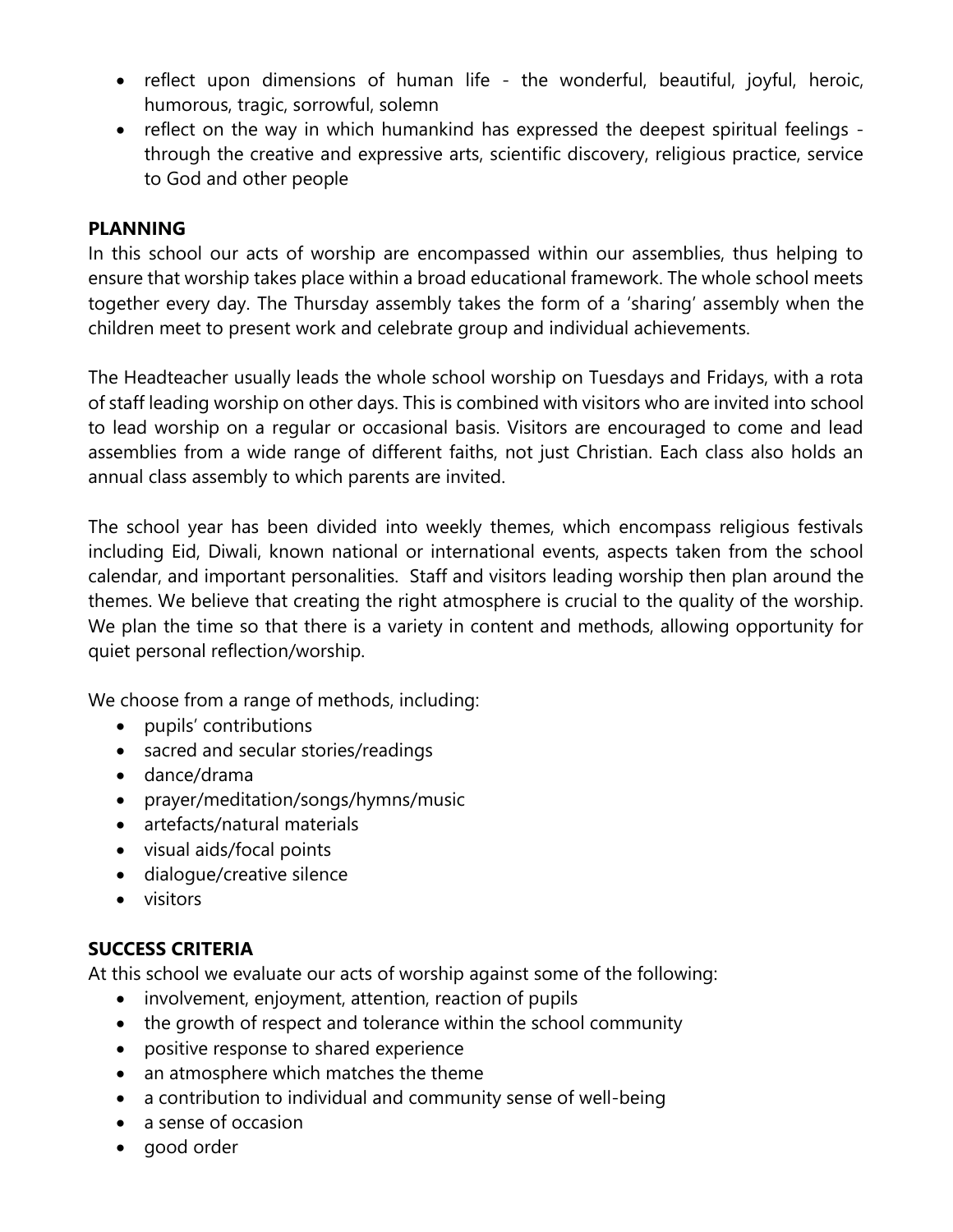- staff affirmation
- a sense of challenge
- a place in the overall plan of the school
- enrichment of pupils' experience

# **SOME CHALLENGES**

# **SONG/MUSIC**

Song/music is a very powerful means of creating the right atmosphere and unifies and uplifts the school community. We have a bank of music from which to draw, taken from a variety of cultures and types. Likewise with the songs we sing. We are careful with our songs to recognise that there might be some words which some of our children would find offensive to sing. We have changed the words of some songs to make them more inclusive. We select our songs/music carefully to match the theme.

Every week we have a singing practice. During this we take time to consider carefully the words of one of the songs and make this into a worshipful experience by reflecting on and responding to that song.

## **PRAYER**

Prayer is a good way of enabling children to focus their thoughts. Nevertheless, pupils should not be required to say or affirm prayers in which they do not believe. We have developed various forms of introductions to our prayers which distances children, but gives them the opportunity to participate if they so desire; e.g., 'Please listen to the thought for the day'; listen to the words of a well-known Christian/ Hindu/ Muslim prayer/poem/reading prayer .....' In this way we are able to use prayers from many different traditions.

It is not always necessary to have a prayer and the use of regular moments of silence and reflection provides opportunities for some pupils to respond in a personal way if they so wish.

# **VISITORS**

We enjoy the fresh approach which visitors can bring to our school worship, but we require them to adhere to our values. All visitors are issued with this policy and, unless otherwise agreed, will fit into the theme for the week. (note 1)

We have made links with people who visit us regularly to lead worship. (Note 2)

# **Withdrawing a child from Collective Worship**

Parents at Harvey Road School have a right to withdraw their children from collective worship. If a parent asks for their child to be wholly or partly excused from attending collective worship at the school, and this is confirmed in writing, the school will comply. However, any parent who wishes to exercise this right must consult the Headteacher beforehand. Teachers may also withdraw from worship.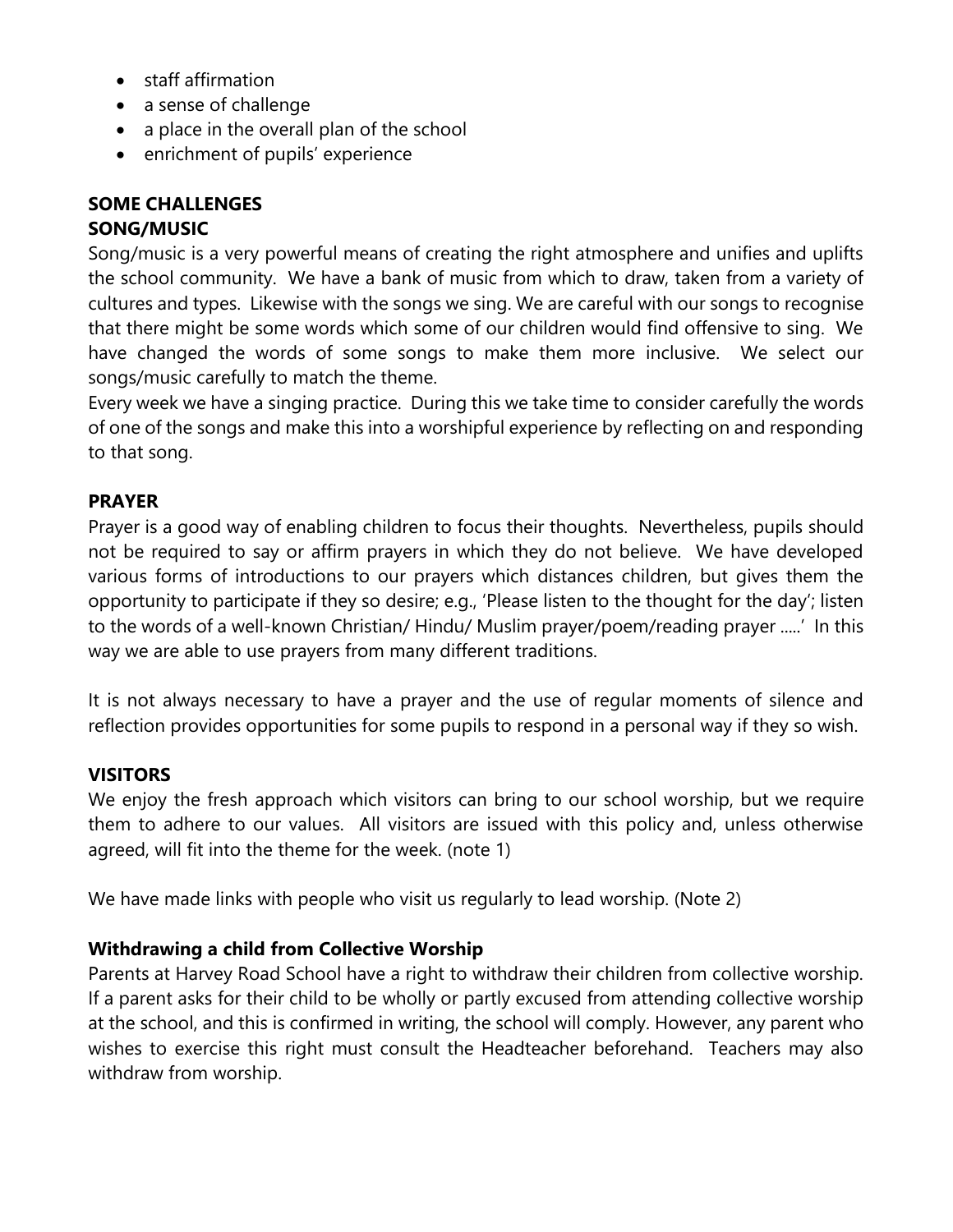**NOTES** *(Note 1)* See SACRE Guidance and Protocols on Faith Visits and Visitors. <http://www.thegrid.org.uk/learning/re/sacre/#visits>

# *(Note 2)*

See Hertfordshire Faith Communities Directory 2015 <http://www.thegrid.org.uk/learning/re/general/index.shtml#Faith>

N Rowlands Headteacher

Date approved by Governing Body: 25 March 2021

Date for next review: March 2025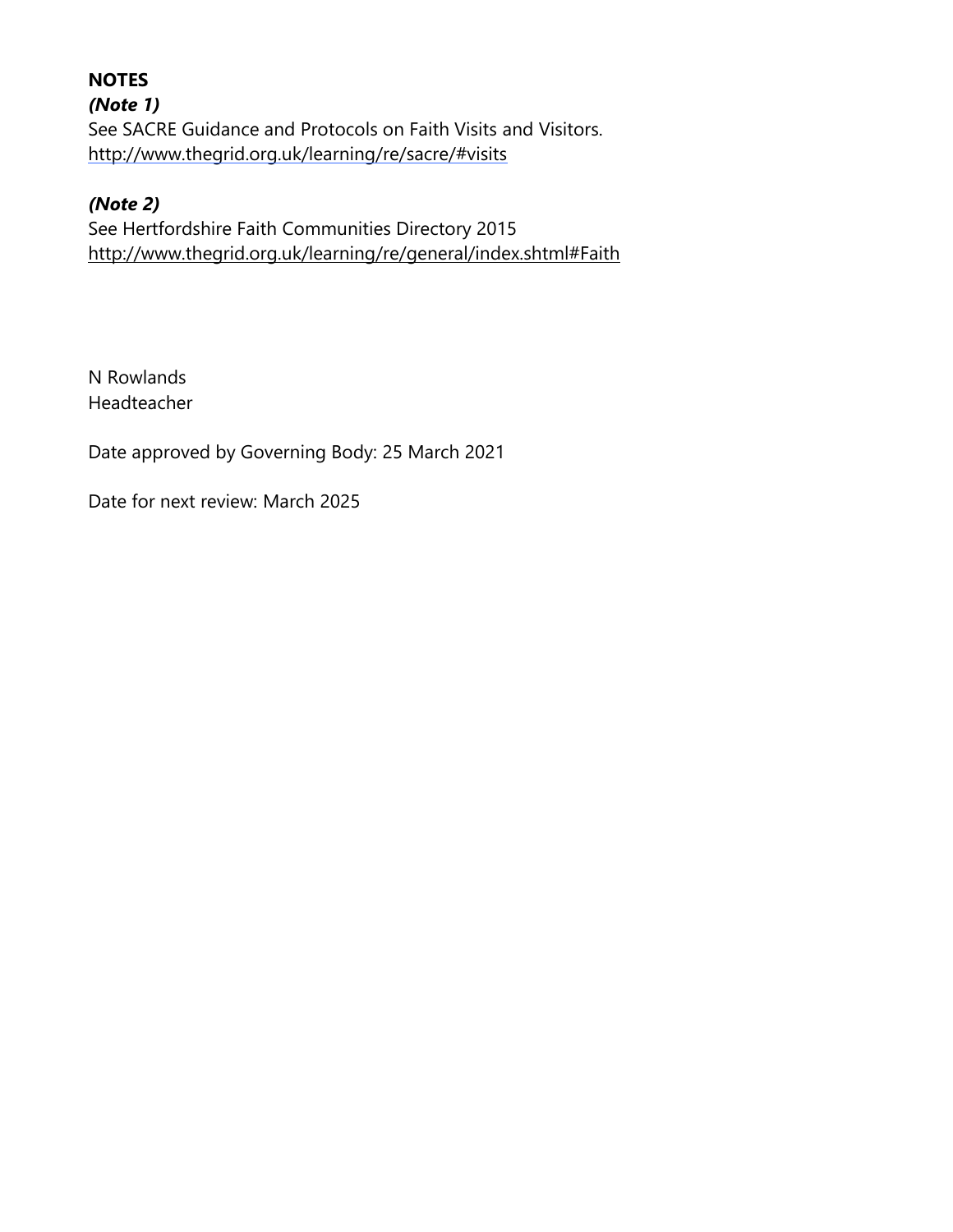Appendix 1



# **Statement on Religious Education and Collective Worship at Harvey Road Primary School**

**January 2020**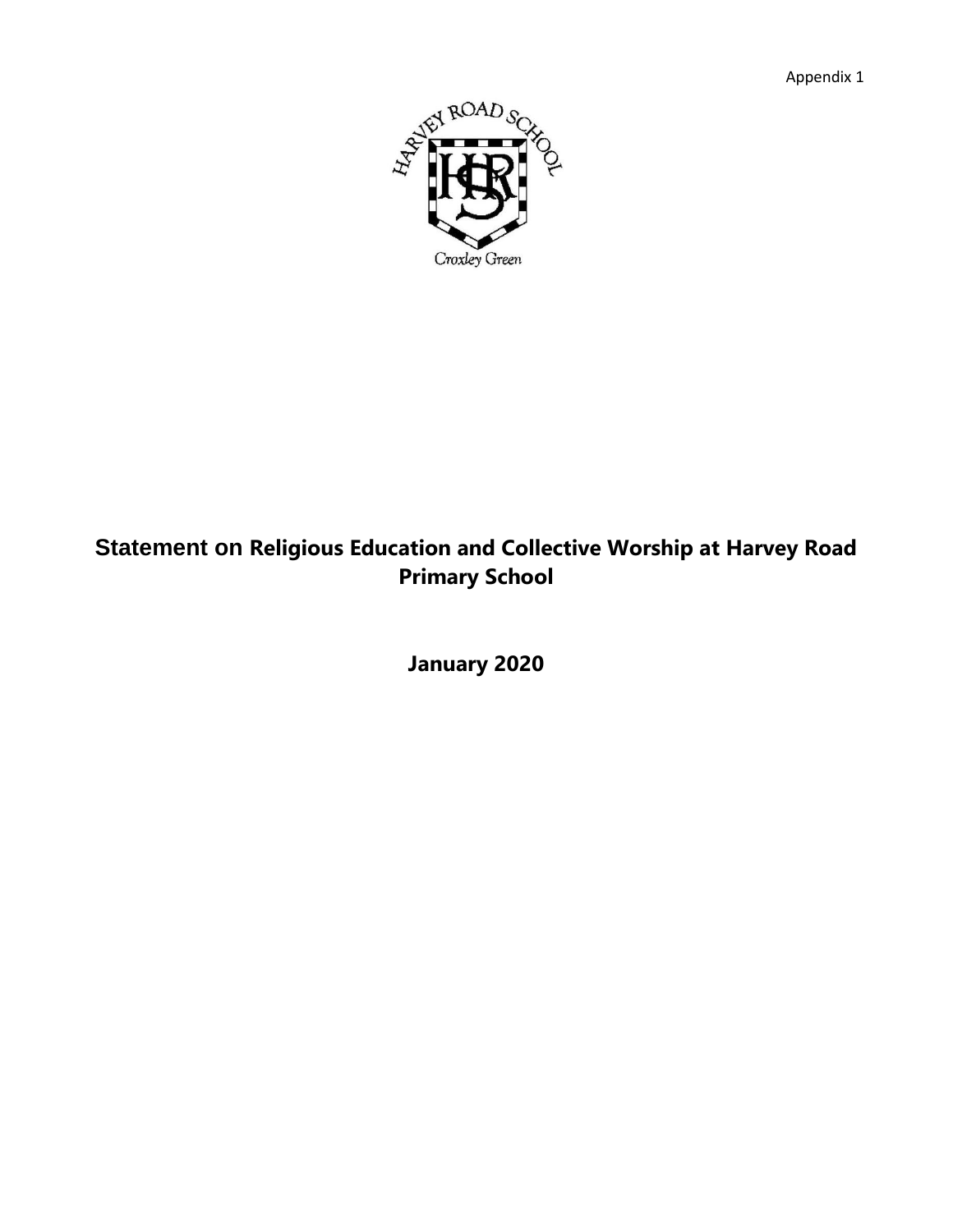Harvey Road School does not have a designated religious character. This means we are not a faith school. However, governors recognise that we do have the responsibility to provide a broad and balanced curriculum that will equip our children to understand and successfully live within an increasingly diverse world. Below is our rationale as to why we have assemblies that focus primarily on Christianity as well as other religions. This rationale also includes why we take part in and celebrate a wide range of religious events and festivals through the year. This document should be read in conjunction with the Harvey Road School RE and Collective Worship policies.

## **Religious Education**

Harvey Road School's Religious Education (RE) curriculum both supports and strengthens what we aim to do in every aspect of school life. It makes a significant contribution to pupils' spiritual, moral, social and cultural (SMSC) development; to their knowledge and awareness of Prevent (risk of being radicalized), British values, keeping children safe and the diversity, equality and cohesion agendas. These are all essential contributing factors in providing outstanding RE teaching and learning for all children.

Our RE policy states that our curriculum will reflect the fact that the religious traditions in Great Britain are in the main Christian, while taking account of the teaching and practices of the other principal religions represented in Great Britain (Section 375(3) of the Education Act 1996). This means that Harvey Road School's main focus when looking at the world faiths will be primarily Christian.

We recognise that there is also a need to be inclusive, ensuring that all the major faiths have an opportunity to share their common values and practices whilst also including atheist, agnostic and humanist perspectives. To be educationally and legally acceptable, RE encourages an open and honest enquiry and an awareness of prejudice; we will seek to encourage all participants to reflect upon their own beliefs and values, and respect the rights of others to do likewise.

RE presents many opportunities to explore multicultural and equal opportunities. Moral questions will be raised and pupils will develop a sense of citizenship, promoting honesty, compassion, respect and responsibility. To achieve this, not only will links be made with people and communities that have links with Christian and other faith groups within our locality but children will also take part in and learn about traditional cultural events. These events will include traditional nativity plays, harvest festivals, Yom Kippur, Chinese New Year, carol concerts, Diwali, Eid, Hanukkah and Holi and many others.

# **Collective Worship**

The Department for Education stated a general position on collective worship in English schools as being:

*All maintained schools without a designated religious character must provide a daily act of broadly Christian collective worship for their pupils. In community schools and non-faith*